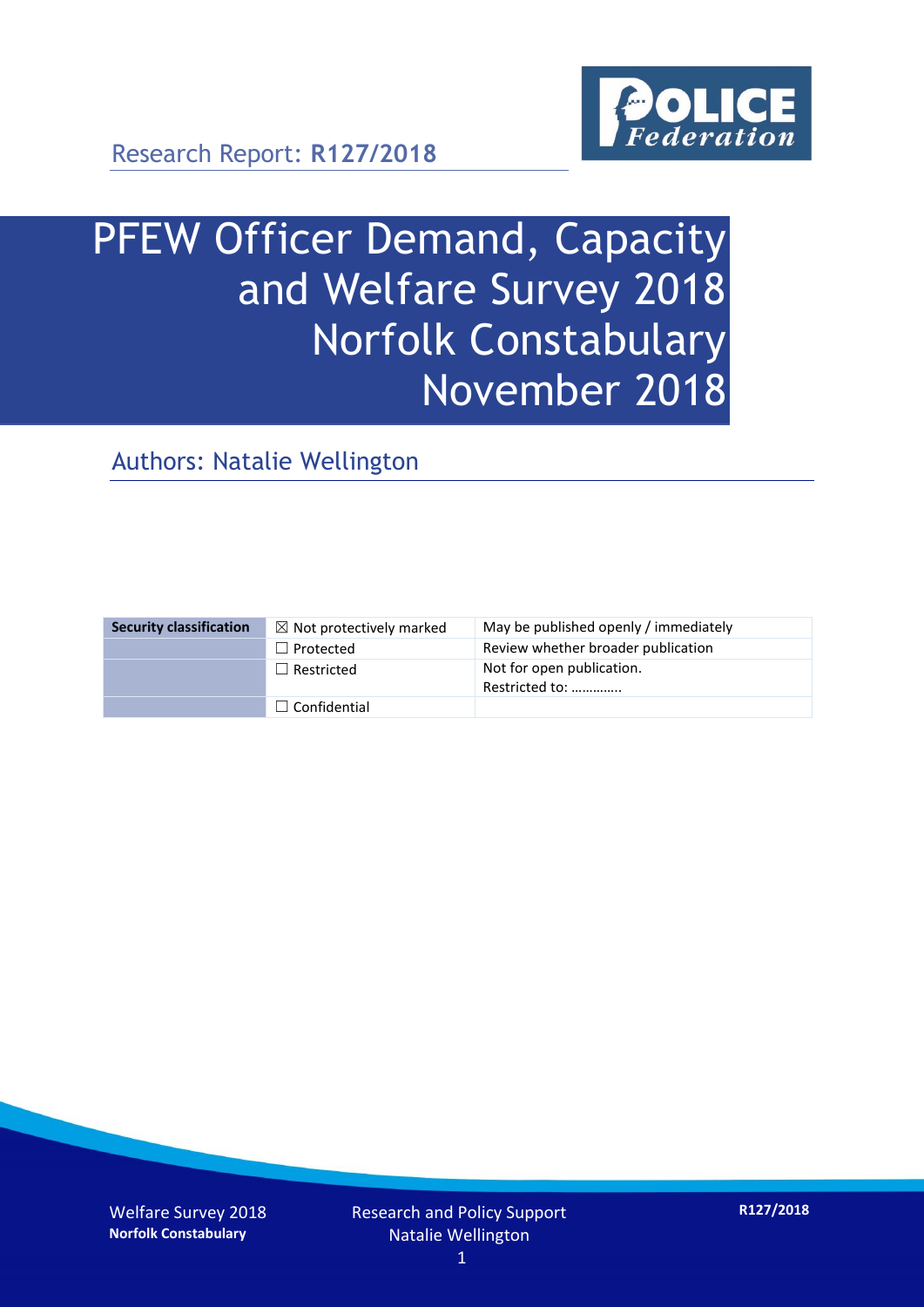### **FOREWORD**

#### **INTRODUCTION**

Over the last decade, the impact of reducing policing budgets on officer numbers has been considerable, with a 15% fall in officer numbers over a seven year period from a high of 142,056 in 2009 to 121,010 in March 2018. $^{\mathrm{i}}$  Evidence from a focus group study conducted by the PFEW<sup>ii</sup> highlighted that these reductions may be having a negative effect on officers individual wellbeing. It was within this context that the Police Federation of England and Wales (PFEW) began a biennial Demand, Capacity and Welfare Survey. The 2018 PFEW Officer Demand, Capacity and Welfare Survey is the second iteration of the survey.

This report provides a summary of responses to key questions from the 2018 PFEW Officer Demand, Capacity and Welfare Survey from respondents in Norfolk Constabulary.

Where appropriate, details of average responses from last year, or the police service as a whole, are also presented. However, differences across these figures have not been tested to assess whether they are statistically significant<sup>1</sup>; therefore any and all differences reported are for guidance only and must be treated with caution.

Force rankings have not been included, because not all differences are statistically significant. In addition, forces with fewer than 100 respondents were not provided with a force level report as their sample size was too small to be representative of the force as a whole and may have enabled identification of individuals based on their demographics.

Please be aware that the total number of responses for each item may vary slightly as not all items were answered by all respondents, and all percentages are rounded to the nearest whole number. In addition, the actual differences between any and all groups may be quite small and these details should be considered when interpreting the data.

 $<sup>1</sup>$  As all the data are derived from samples of the population, rather than the whole population, percentage figures calculated are strictly</sup> speaking estimates, rather than exact measures. This means that every figure has a margin of error associated with it. Hence a very small percentage difference year on year may be due to sampling, rather than to actual changes.

Welfare Survey 2018 **Norfolk Constabulary**

-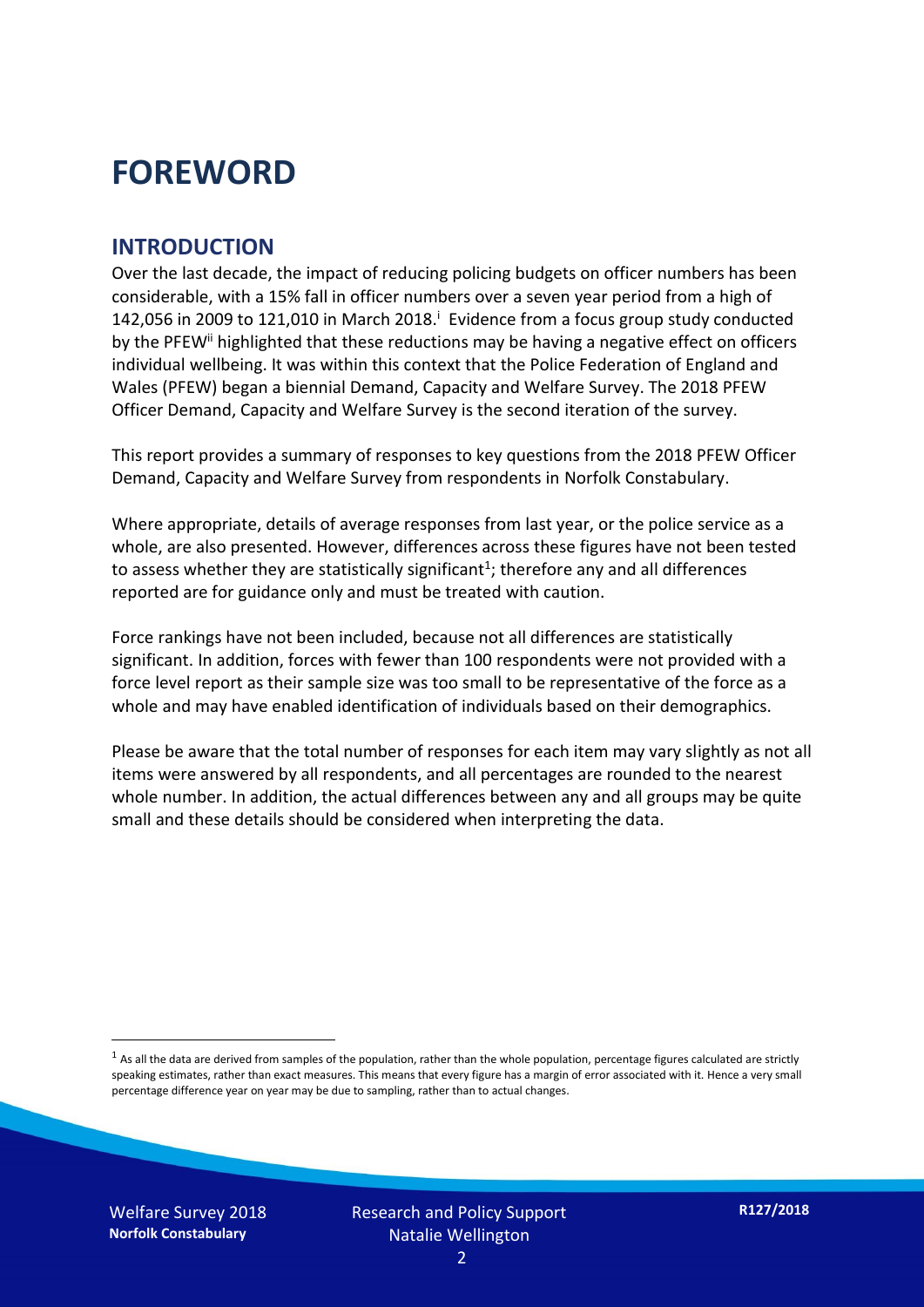#### **RESPONSE RATES AND DEMOGRAPHICS**

Survey responses were gathered over a six-week period between August and September 2018. All officers of the federated ranks in England and Wales were eligible to participate.

Analyses were conducted on a sample of 18,100 responses drawn from all 43 forces across England and Wales.<sup>2</sup> The national response rate for the 2018 survey was 15%.

Overall 4% of respondents (n=788) to the survey declined to state which force they belonged to. These responses have been included within the national data but are excluded from force-level analyses.

223 responses were received from Norfolk Constabulary, representing a response rate of around 15%. <sup>3</sup> The margin of error for this report has been calculated using the size of the sample and the population. At a 95% confidence level, this force report has a 6% margin of error. If the margin of error is less than 5%, it can be considered to be within the normal bounds of academic rigor.<sup>4</sup> If this threshold has not been met, the results from this report must be interpreted with caution.

67% of responses from Norfolk Constabulary were received from male officers and 28% of responses were from female officers. The other 5% preferred not to say or identified in another way. In regards to rank, 73% of respondents from Norfolk Constabulary were Constables, 24% were Sergeants, 2% were Inspectors, and 0% were Chief Inspectors. 3% of responses from Norfolk Constabulary were received from Black and Minority Ethnic (BME) officers.

-

 $2$  Data were removed where the respondent indicated they were not currently a police officer or they gave implausible answers – for full exclusion criteria, please see the full report.

<sup>3</sup> Based on March 2018 Home Office figures of officer headcount, for full details please see item ii in the reference section.

<sup>4</sup> The generally accepted academic standards is a 95% confidence level with a 5% (or less) margin of error.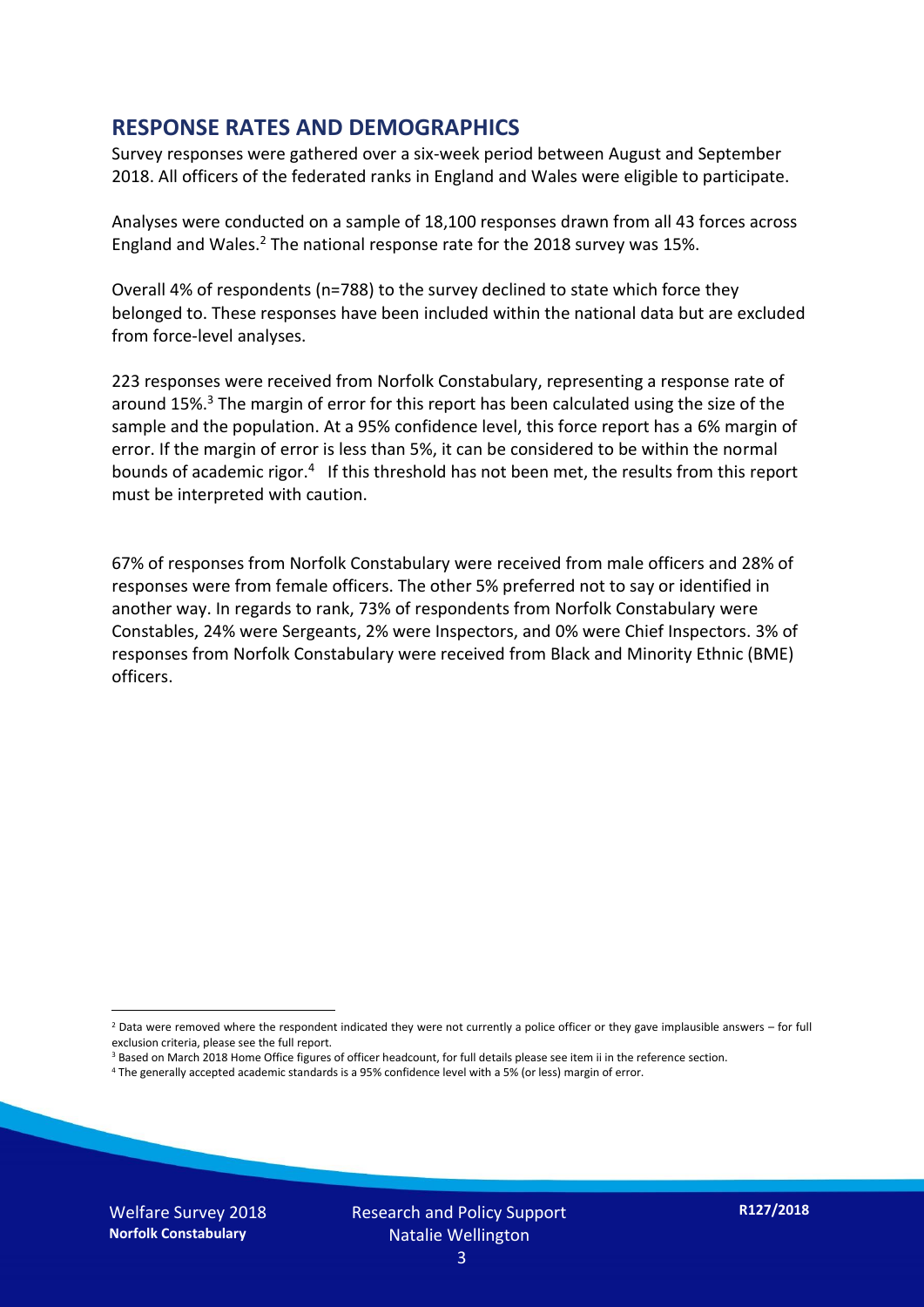### **INFOGRAPHIC**



#### **Who responded?**

**223** responses were received from Norfolk Constabulary, representing a **15%** response rate



Welfare Survey 2018 **Norfolk Constabulary**

Research and Policy Support Natalie Wellington

**R127/2018**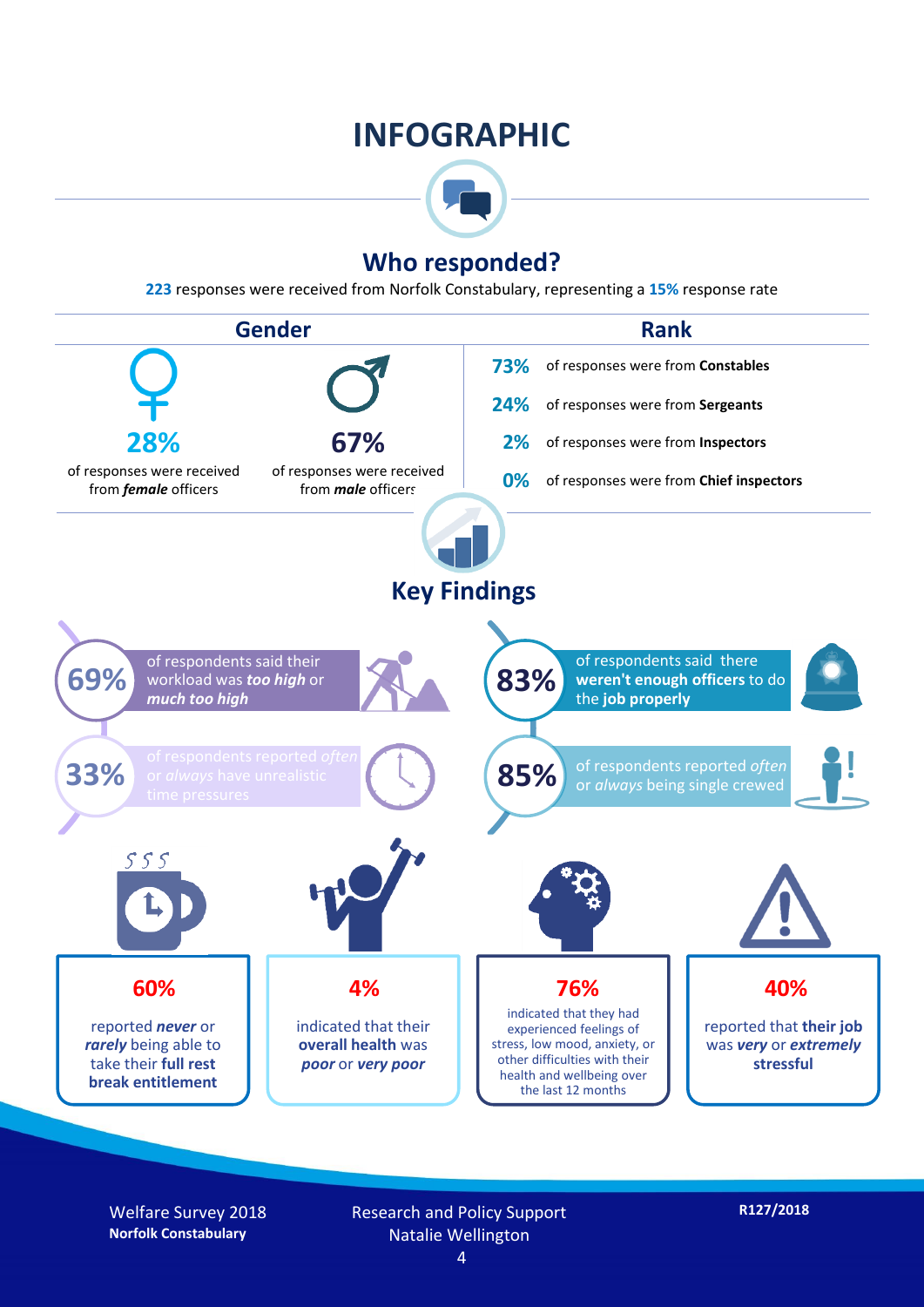### **Executive Summary**

- **223** responses were received from Norfolk Constabulary, representing a response rate of around **15%**.
- The average (mean) rating for overall Job satisfaction for respondents from Norfolk Constabulary was **4/10.**
- Frequent single crewing (often or always) was reported by **85%** of respondents from Norfolk Constabulary.
- **60%** of respondents from Norfolk Constabulary reported *never* or *rarely* being able to take their **full rest break entitlement***; lower than* the proportion in 2016.
- **69%** of respondents from Norfolk Constabulary said their **workload** was *too high* or *much too high; the same as* the proportion in 2016.
- **33%** of respondents from Norfolk Constabulary reported *often* or *always* **having unrealistic time pressures***; lower than* the proportion in 2016.
- **83%** of respondents from Norfolk Constabulary said there **weren't enough officers to do the job properly***; higher than* the proportion in 2016.
- **10%** said that they had **enough time engage in proactive policing** in their team/unit*; higher than* the proportion in 2016.
- **4%** of respondents from Norfolk Constabulary indicated that their **overall health** was *poor* or *very poor.*
- **76%** of respondents from Norfolk Constabulary indicated that they had **experienced feelings of stress, low mood, anxiety, or other difficulties with their health and wellbeing** over the last 12 months.
- **40%** of respondents from Norfolk Constabulary reported that their job was *very* or *extremely* **stressful***; the same as* the proportion in 2016.
- **18%** of Norfolk Constabulary respondents reported that they had suffered **one or more injuries** that required medical attention as a result of **work-related violence** in the last year.
- **14%** of Norfolk Constabulary respondents reported that they had suffered **one or more injuries** that required medical attention as a result of **work-related accidents**  in the last year.
- **38%** of respondents from Norfolk Constabulary felt that someone would be **treated differently (in a negative way)** if they disclosed difficulties with their mental health and wellbeing; *lower than* the proportion in 2016.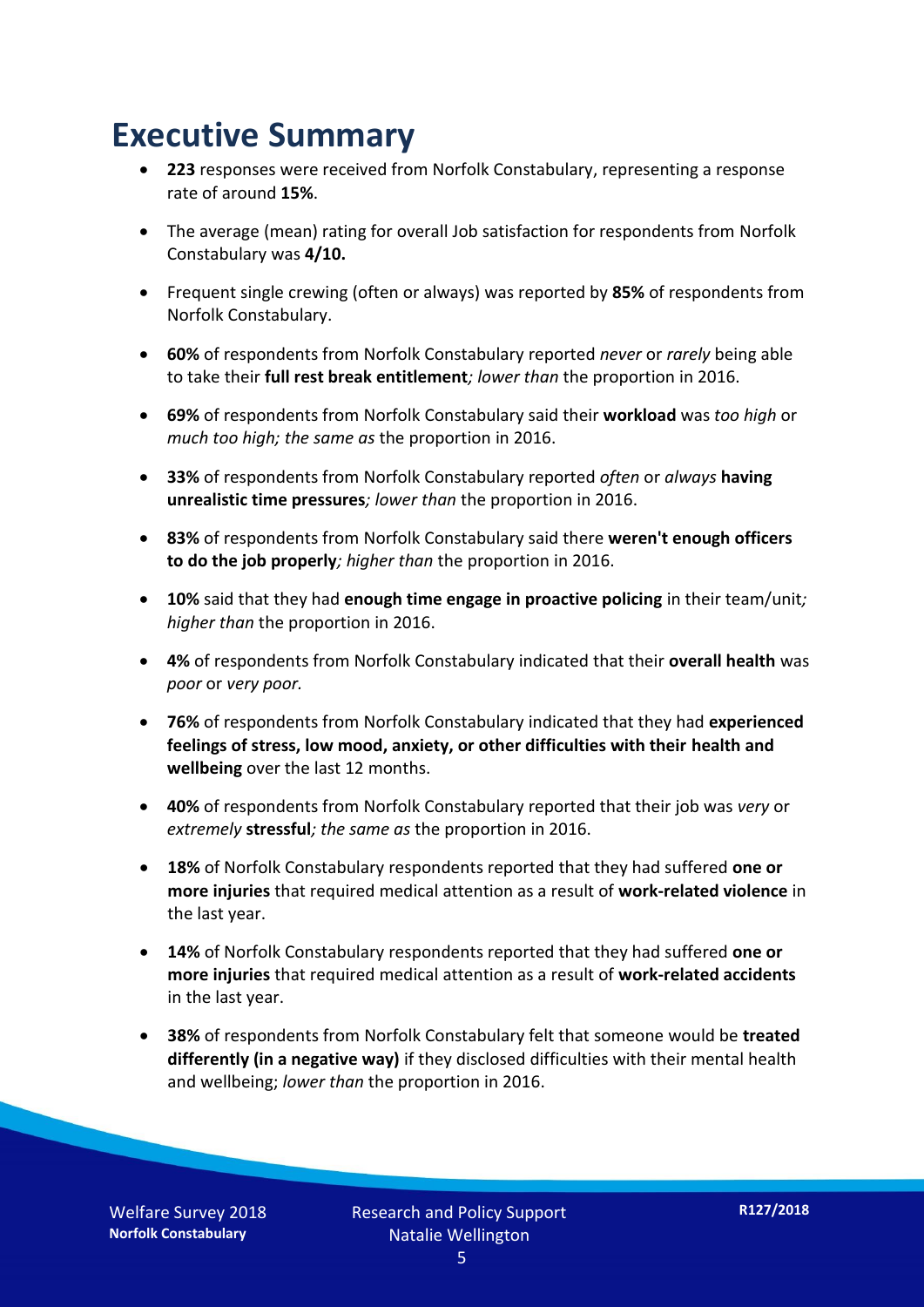## **1. WORKING ARRANGEMENTS**

#### **1.1. OVERALL JOB SATISFACTION**

Respondents were asked to rate their overall job satisfaction between 0 and 10, where 0 was 'not at all satisfied' and 10 was 'completely satisfied.'

The average (mean) rating for overall job satisfaction for respondents from Norfolk Constabulary was 4/10 (range 0-10), with 28% of respondents reporting an overall job satisfaction rating of 2 or less.

This can be compared to the National average of 4/10, and 32% of respondents reported an overall job satisfaction rating of 2 or less.

#### **1.2. SHIFTS**

3% of respondents from Norfolk Constabulary reported that their formal shift duration was more than the 8-10 hours advised by the Health and Safety Executive<sup>iii</sup> and the Police Negotiating Board,<sup>iv</sup> and 3% of respondents indicated a shift length of 12 hours or more.

7% of the national sample indicated that their formal shift duration was more than 8-10 hours, and 5% indicated a shift length of 12 hours or more.

#### **1.3. SINGLE CREWING**

Among respondents from Norfolk Constabulary, for whom this item was applicable, 85% reported being single crewed either *often* or *always* over the previous 12 month period. This can be compared with 75% of respondents from the national sample.

#### **1.4. BREAKS, REST DAYS AND ANNUAL LEAVE**

60% of respondents from Norfolk Constabulary reported *never* or *rarely being* able to take their full rest break entitlement, and 67% reported having had two or more rest days cancelled in the previous 12 month period. In addition, 29% of respondents from Norfolk Constabulary told us that they have not been able to take their full annual leave entitlement in the previous 12 month period.

Historical comparison for items relating to breaks, rest days and annual leave for **Norfolk Constabulary**, are provided in Table 1.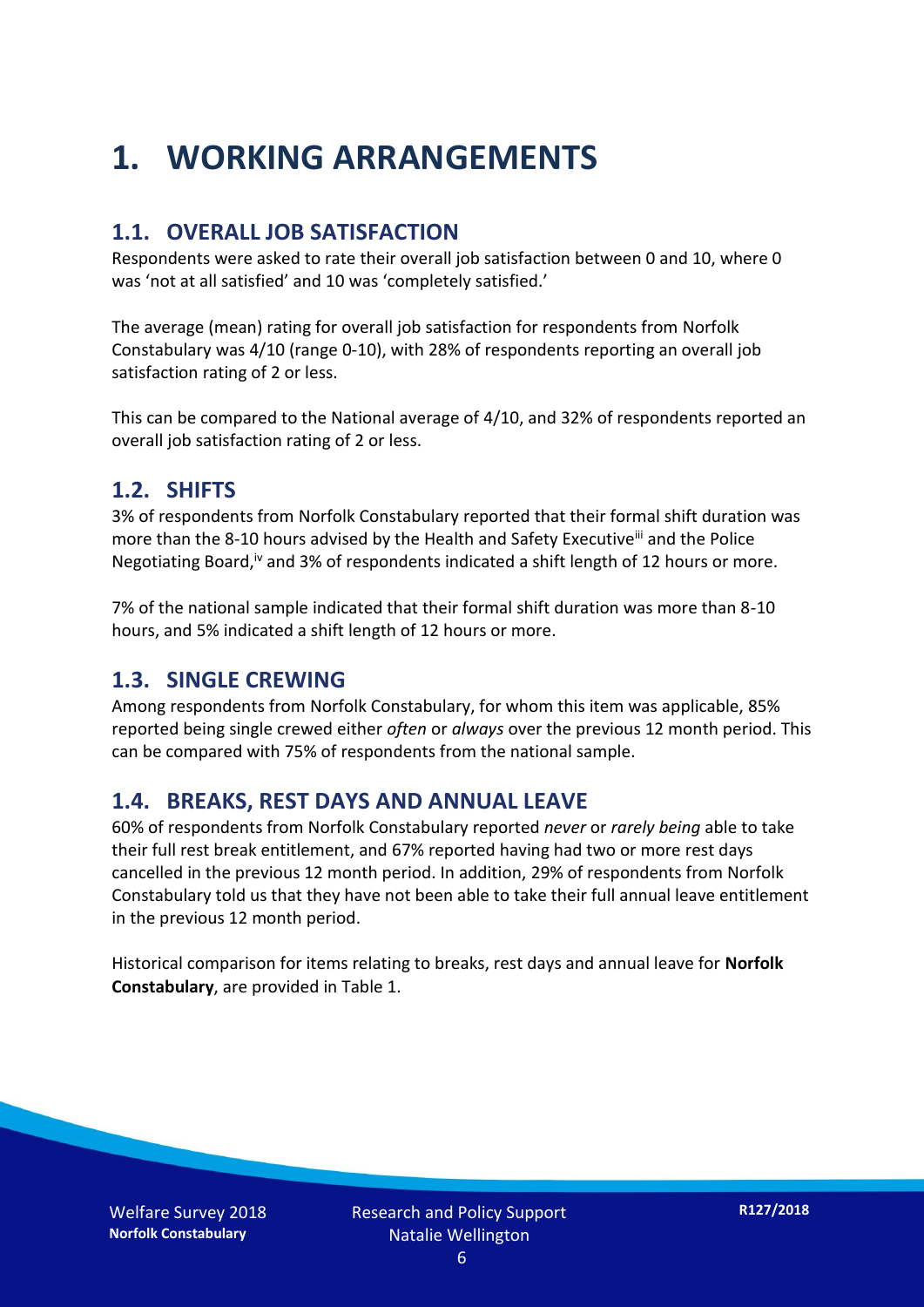| Table 1: Force level figures for breaks, rest days and<br>annual leave     | 2016 | 2018 |
|----------------------------------------------------------------------------|------|------|
| Reported being never or rarely able to take full rest<br>break entitlement | 64%  | 60%  |
| Reported having 2 or more rest days cancelled in the<br>previous 12 months | 78%  | 67%  |
| Reported being unable to take their full annual leave<br>entitlement       | 37%  | 29%  |

Historical comparisons for items relating to breaks, rest days and annual leave for the **police service as a whole**, are provided in the table below.

| Table 2: National figures for breaks, rest days and<br>annual leave        | 2016 | 2018 |
|----------------------------------------------------------------------------|------|------|
| Reported being never or rarely able to take full rest<br>break entitlement | 53%  | 52%  |
| Reported having 2 or more rest days cancelled in the<br>previous 12 months | 76%  | 67%  |
| Reported being unable to take their full annual leave<br>entitlement       | 33%  | 31%  |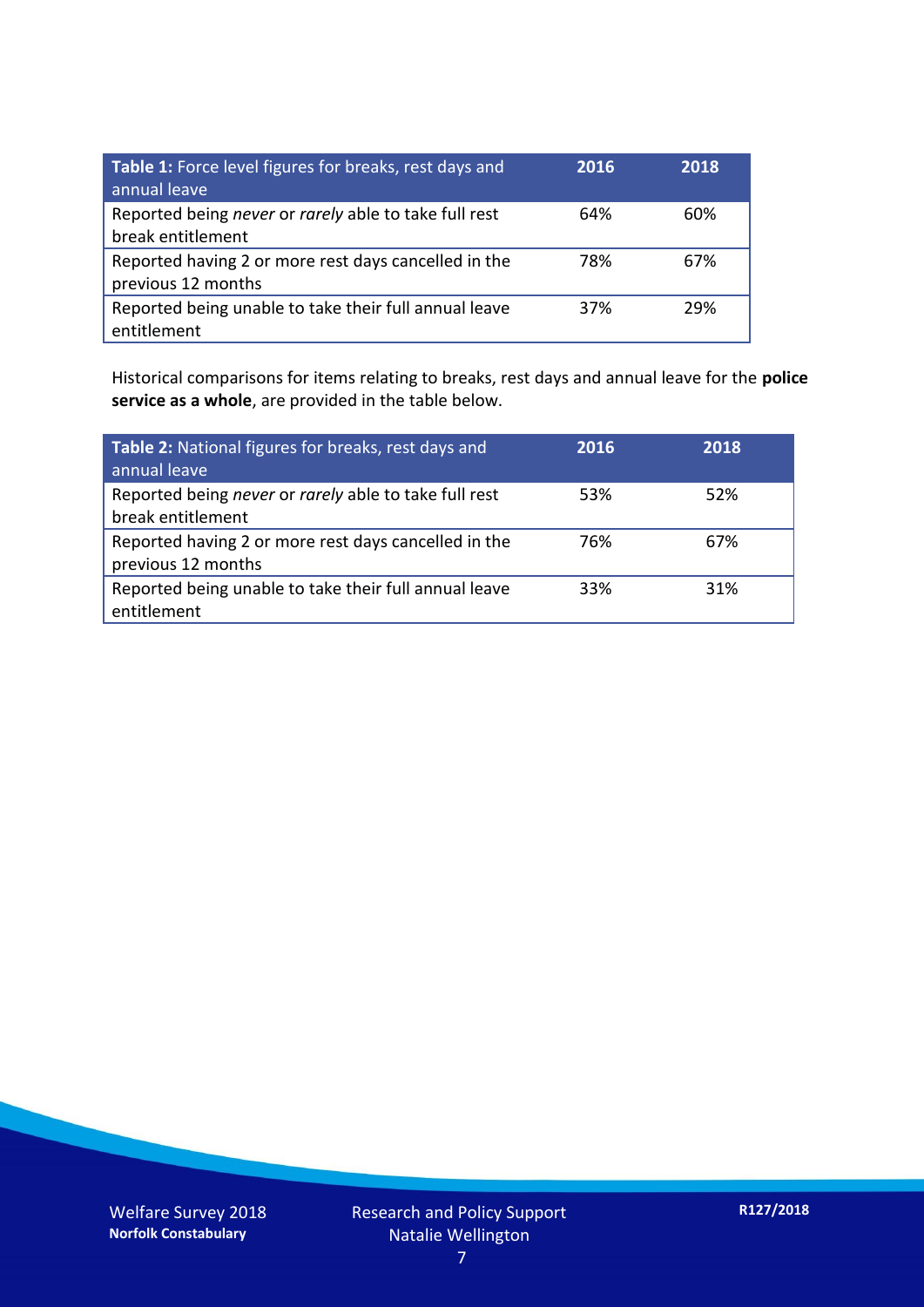### **2. DEMAND**

#### **2.1. WORKLOAD**

69% of respondents from Norfolk Constabulary told us that their workload is currently *too high*, or *much too high* – *lower than* the proportion from the national sample (72%) and *the same as* the proportion reported by Norfolk Constabulary in the 2016 Demand, Capacity and Welfare Survey.

#### **2.2. HSE MANAGEMENT STANDARDS**

The UK Health and Safety Executive published the Management Standards Indicator Tool (MSIT) to assist organisations in the assessment of workers exposure to dimensions of the psychosocial work environment that, if not properly managed, can lead to harm to health.<sup>v</sup> The 25-item version of the MSIT<sup>vi</sup> contains four items that measure job demands, which were included as part of the Demand, Capacity and Welfare Survey.

30% of respondents from Norfolk Constabulary told us that they *often* or *always* have unachievable deadlines, and 51% that they *often* or *always* have to neglect some tasks because they have too much to do.

Historical comparisons for the MSIT job demand items for **Norfolk Constabulary** are provided in the table below.

| Table 3: Force level figures for HSE MSIT job demands | 2016 | 2018 |
|-------------------------------------------------------|------|------|
| Often or always have unrealistic time pressures       | 34%  | 33%  |
| Often or always pressured to work long hours          | 26%  | 19%  |
| Often or always have to neglect some tasks because    | 48%  | 51%  |
| they have too much to do                              |      |      |
| Often or always have unachievable deadlines           | 29%  | 30%  |

Historical comparison for the MSIT job demand items for the **police service as a whole**, are provided in the table below.

| Table 4: National figures for HSE MSIT job demands | 2016 | 2018 |
|----------------------------------------------------|------|------|
| Often or always have unrealistic time pressures    | 35%  | 40%  |
| Often or always pressured to work long hours       | 26%  | 29%  |
| Often or always have to neglect some tasks because | 43%  | 54%  |
| they have too much to do                           |      |      |
| Often or always have unachievable deadlines        | 29%  | 38%  |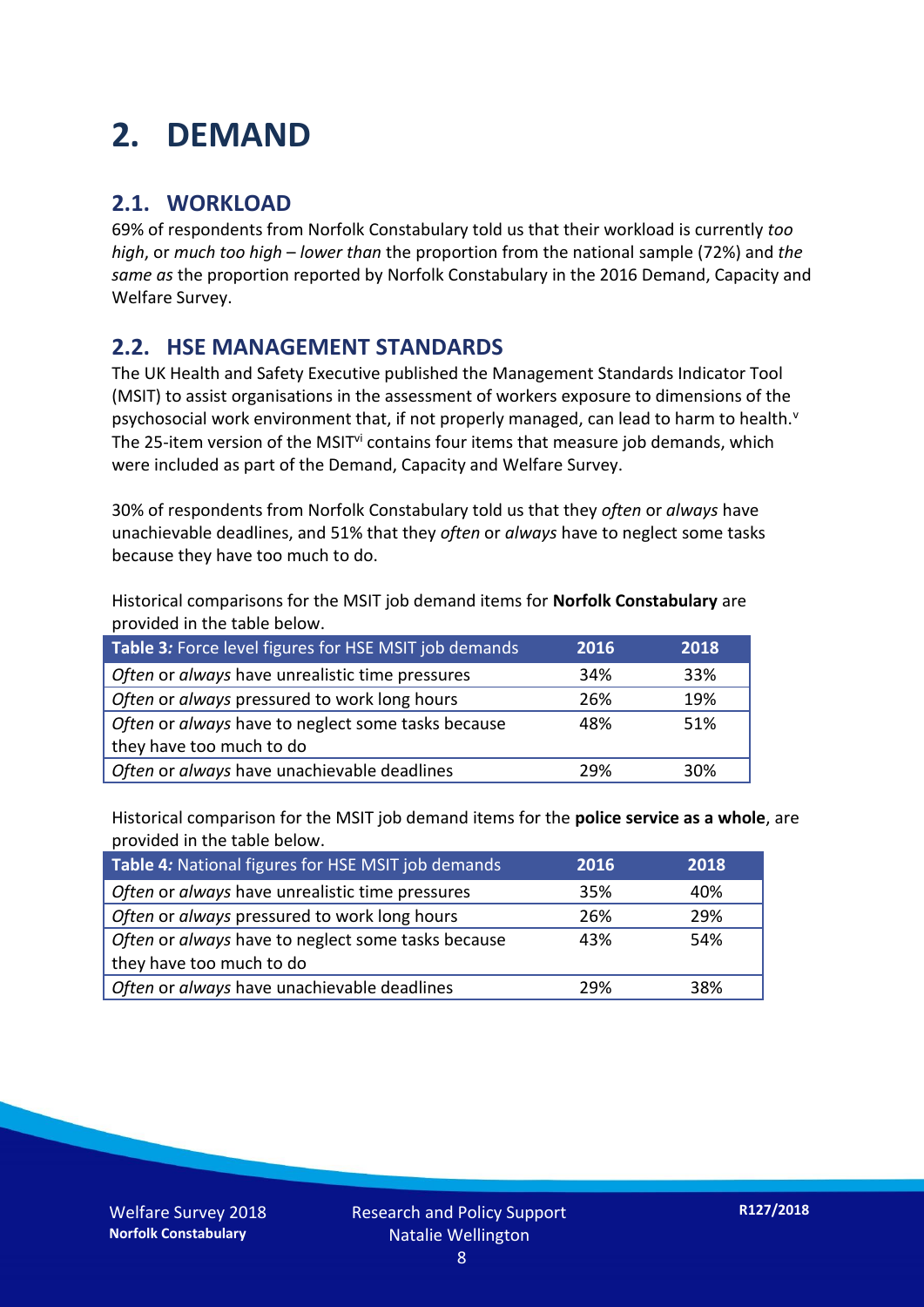#### **2.3. AMOUNT AND PACE OF WORK**

70% of respondents from Norfolk Constabulary *disagreed* or *strongly disagreed* that they were able to meet all of the conflicting demands on their time, whilst 10% *agreed* or *strongly agreed* that they had enough time engage in proactive policing in their team/unit. The proportion of officers from Norfolk Constabulary reporting to have enough time to engage in proactive policing is *higher than* the proportion in 2016.

Across the police service as a whole, 74% of respondents *disagreed* or *strongly disagreed* that they were able to meet all of the conflicting demands on their time and 90% *disagreed* or *strongly disagreed* that there are enough officers to manage all the demands made on their team/unit.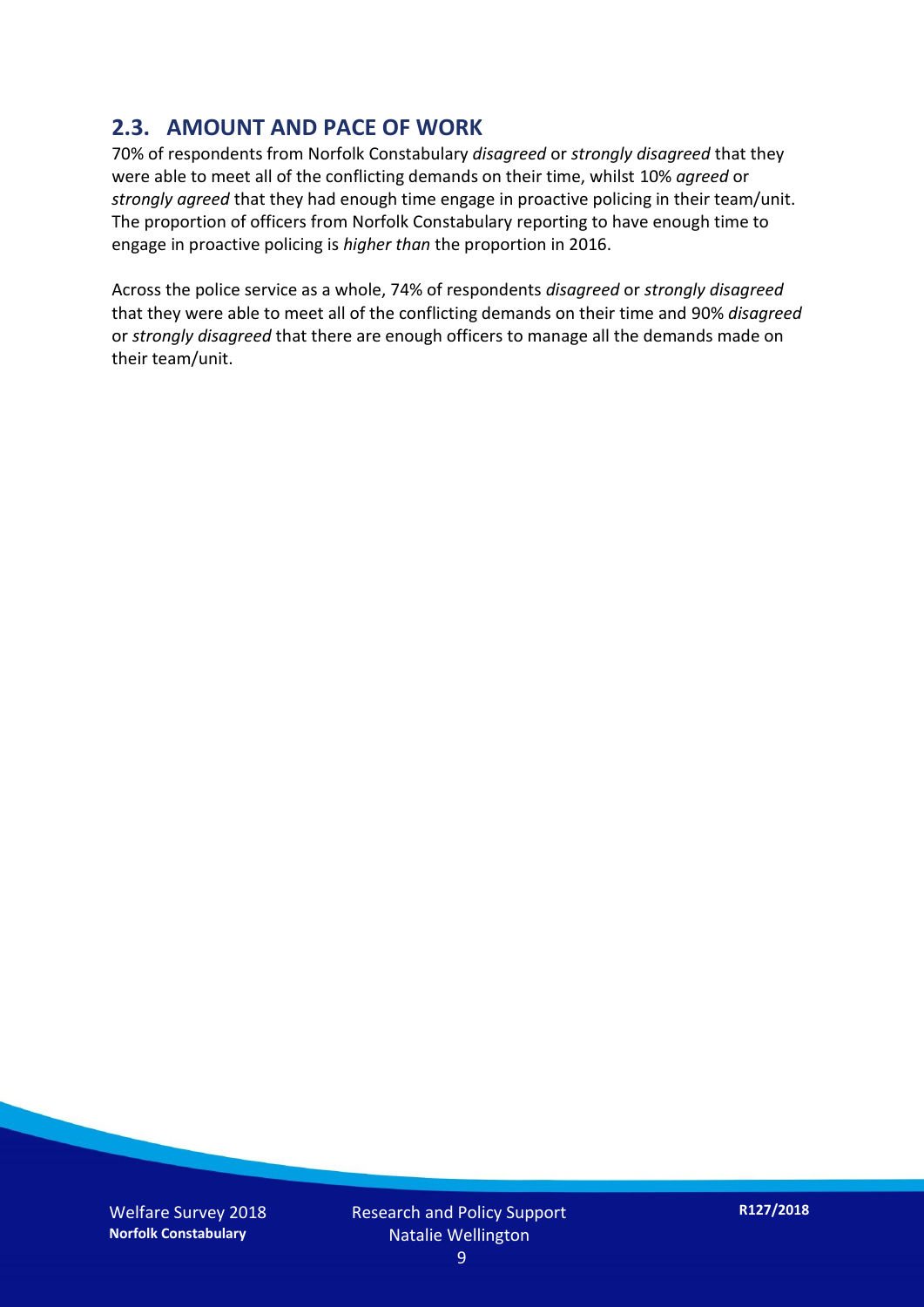## **3. CAPACITY**

#### **3.1. MINIMUM OFFICER STAFFING**

77% of respondents from Norfolk Constabulary indicated that their team or unit had a minimum officer staffing level.

Among respondents whose team or unit had a minimum officer staffing level, 12% indicated that this level was *never* or *rarely* achieved. This can be compared to 2016 where 13% of respondents from Norfolk Constabulary indicated that the minimum officer staffing level was *never* or *rarely* achieved.

#### **3.2. OFFICER STAFFING ARRANGEMENTS**

78% of respondents *disagreed* or *strongly disagreed* that the way officer staffing levels are determined in their team/unit seems to be effective; *higher than* the proportion reported in 2016.

Historical comparisons of two key items relating to capacity to deal with demand for **Norfolk Constabulary** are provided in the table below.

| <b>Table 5:</b> Force level figures for key items relating to capacity                                              |                                                      |      |  |
|---------------------------------------------------------------------------------------------------------------------|------------------------------------------------------|------|--|
| <b>Statements</b>                                                                                                   | % of respondents who<br>disagreed with the statement |      |  |
|                                                                                                                     | 2016                                                 | 2018 |  |
| There are enough officers in my team/unit for me to do<br>my job properly                                           | 82%                                                  | 83%  |  |
| In my experience, we generally have enough officers to<br>manage all the demands being made on us as a<br>team/unit | 88%                                                  | 93%  |  |

Historical comparisons of the same items for the **police service as a whole** are provided in the table below.

| Table 6: National figures for key items relating to capacity                                                        |                                                      |      |  |  |
|---------------------------------------------------------------------------------------------------------------------|------------------------------------------------------|------|--|--|
| <b>Statements</b>                                                                                                   | % of respondents who<br>disagreed with the statement |      |  |  |
|                                                                                                                     | 2016                                                 | 2018 |  |  |
| There are enough officers in my team/unit for me to do<br>my job properly                                           | 78%                                                  | 83%  |  |  |
| In my experience, we generally have enough officers to<br>manage all the demands being made on us as a<br>team/unit | 85%                                                  | 90%  |  |  |

Welfare Survey 2018 **Norfolk Constabulary**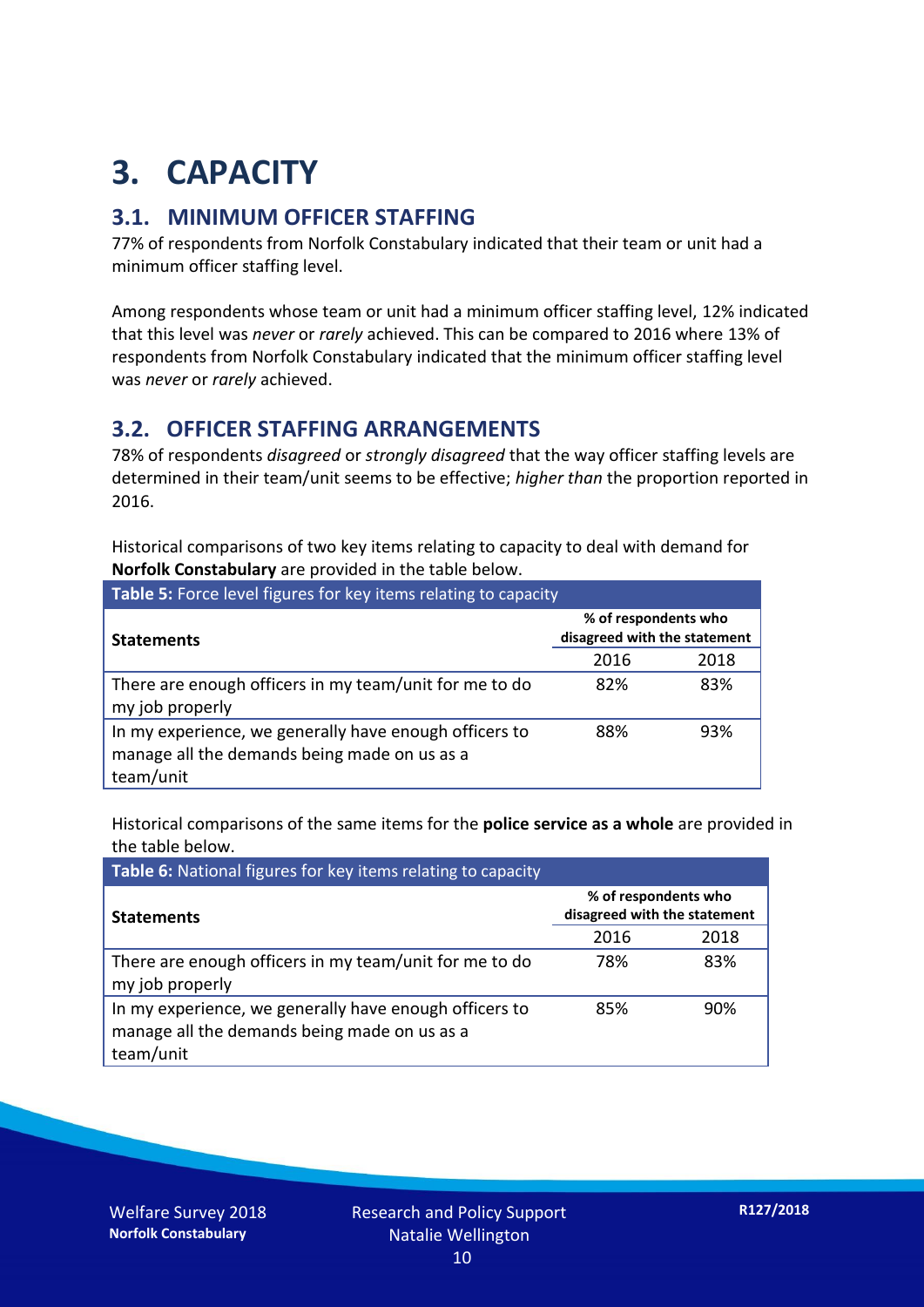## **4. HEALTH AND WELLBEING**

#### **4.1. OVERALL LIFE SATISFACTION**

Respondents were asked to rate their overall life satisfaction between 0 and 10, where 0 was 'not at all satisfied' and 10 was 'completely satisfied.'

The average (mean) rating for overall life satisfaction for respondents from Norfolk Constabulary was 6/10 (range 0-10). 13% of respondents reported life satisfaction rating of 2 or less.

These results can be compared to the National average of 6/10, with 15% of respondents reporting an overall life satisfaction rating of 2 or less.

#### **4.2. OVERALL PHYSICAL HEALTH**

Participants were asked to rate their overal health on a scale from *very good* to *very poor*. An historical comparison for both national and local figures for this item are below.

| Table 7: Self-rated overall physical health |                       | 2016 | 2018 |
|---------------------------------------------|-----------------------|------|------|
|                                             | Very poor             | 2%   | 1%   |
|                                             | Poor                  | 6%   | 4%   |
| <b>Force level figures</b>                  | Neither good nor poor | 18%  | 19%  |
|                                             | Good                  | 63%  | 57%  |
|                                             | Very good             | 11%  | 21%  |
| <b>National figures</b>                     | Very poor             | 1%   | 1%   |
|                                             | Poor                  | 11%  | 6%   |
|                                             | Neither good nor poor | 23%  | 17%  |
|                                             | Good                  | 53%  | 54%  |
|                                             | Very good             | 13%  | 23%  |

#### **4.3. SINGLE ITEM INDICATOR OF STRESS**

Work related stress was measured using a single-item measure. 40% of respondents from Norfolk Constabulary presented with a non-diagnostic case of work-related stress.<sup>vii</sup>

This is *the same as* the proportion reported in the 2016 iteration of this survey and *lower than* the proportion reported in this year's national results.

Stress outside of work was assessed using an adaptation of the work-related stress measure. 11% of respondents from Norfolk Constabulary presented with a non-diagnostic case of stress outside of work.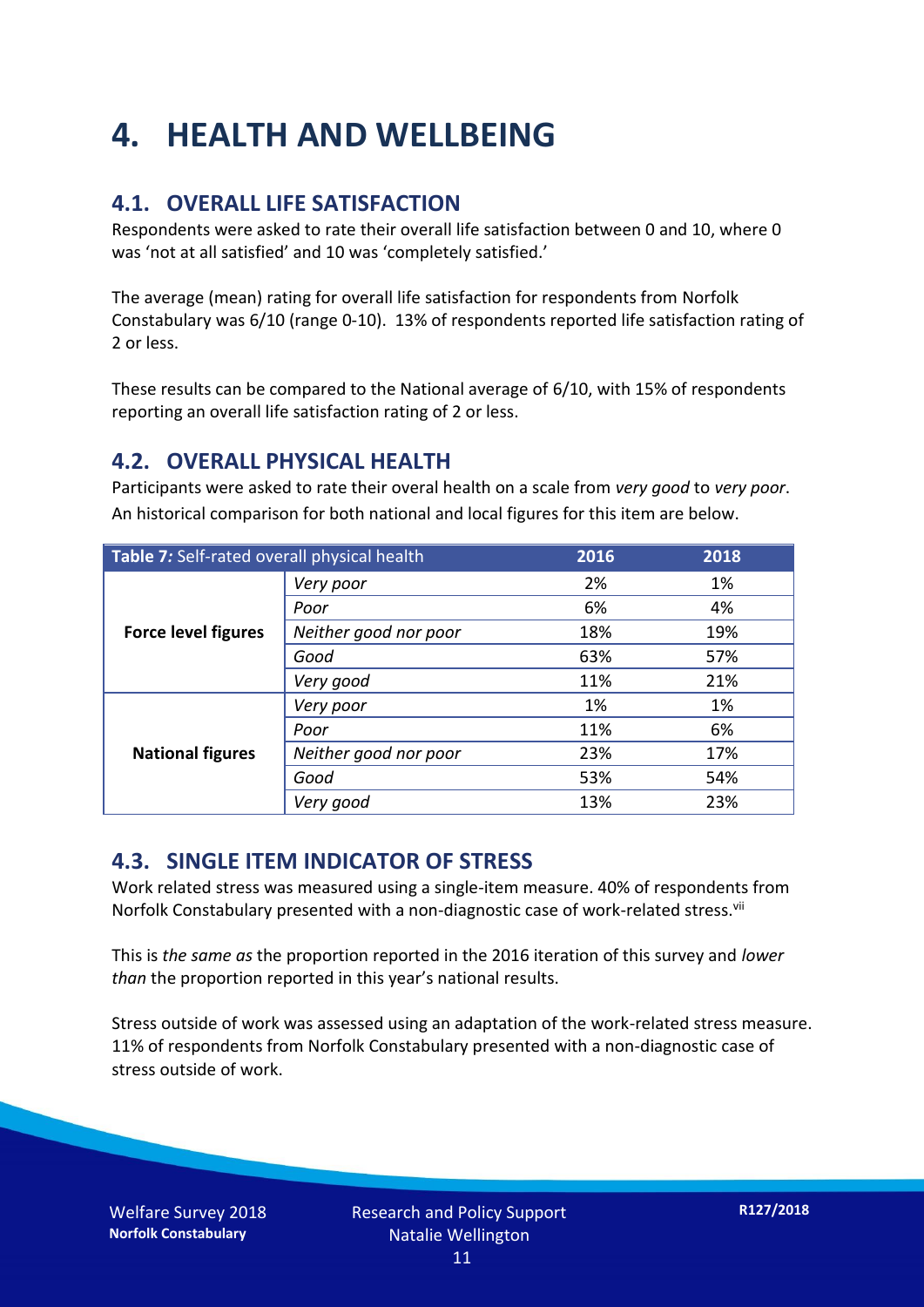#### **4.4. SINGLE ITEM INDICATOR FOR MENTAL HEALTH**

A top-level broad overview of mental wellbeing was established using an item that asked respondents to indicate whether they had experienced feelings of stress, low mood, anxiety, or other difficulties with their health and wellbeing over the last 12 months.

76% of respondents from Norfolk Constabulary indicated that they had experienced feelings of stress, low mood, anxiety, or other difficulties with their health and wellbeing over the last 12 months; with 96% also indicating that these feelings were caused, or made worse by work.

#### **4.5. MENTAL WELLBEING**

Mental wellbeing can be broadly conceptualized as having two dimensions. The first concerns positive affect (i.e. pleasurable aspects of wellbeing such as feelings of optimism, cheerfulness, and relaxation). The second concerns psychological functioning (i.e. such as clear thinking, self-acceptance, personal development, competence, and autonomy).

To investigate mental wellbeing in more detail the two-dimensional structure of mental wellbeing described above was assessed using the short Warwick-Edinburgh Mental Wellbeing Scale (SWEMWBS). viii The scale asks individuals to rate their experience during the last two weeks for seven positively framed statements.

SWEMWBS findings for **Norfolk Constabulary** are presented in the table below alongside those for national sample for 2016 and 2018.

**Table 8**: % of respondents that reported experiencing the following positive aspects of wellbeing *rarely* or *none of the time* over the previous 2 weeks

| <b>SWEMWBS item</b>                           | <b>National figures</b> |      | <b>Force level figures</b> |      |
|-----------------------------------------------|-------------------------|------|----------------------------|------|
|                                               | 2016                    | 2018 | 2016                       | 2018 |
| I've been feeling optimistic about the future | 62%                     | 36%  | 61%                        | 30%  |
| I've been feeling useful                      | 28%                     | 25%  | 29%                        | 26%  |
| I've been feeling relaxed                     | 60%                     | 48%  | 63%                        | 46%  |
| I've been dealing with problems well          | 20%                     | 19%  | 17%                        | 20%  |
| I've been thinking clearly                    | 16%                     | 16%  | 14%                        | 15%  |
| I've been feeling close to other people       | 34%                     | 28%  | 32%                        | 28%  |
| I've been able to make up my own mind         | 13%                     | 10%  | 11%                        | 8%   |
| about things                                  |                         |      |                            |      |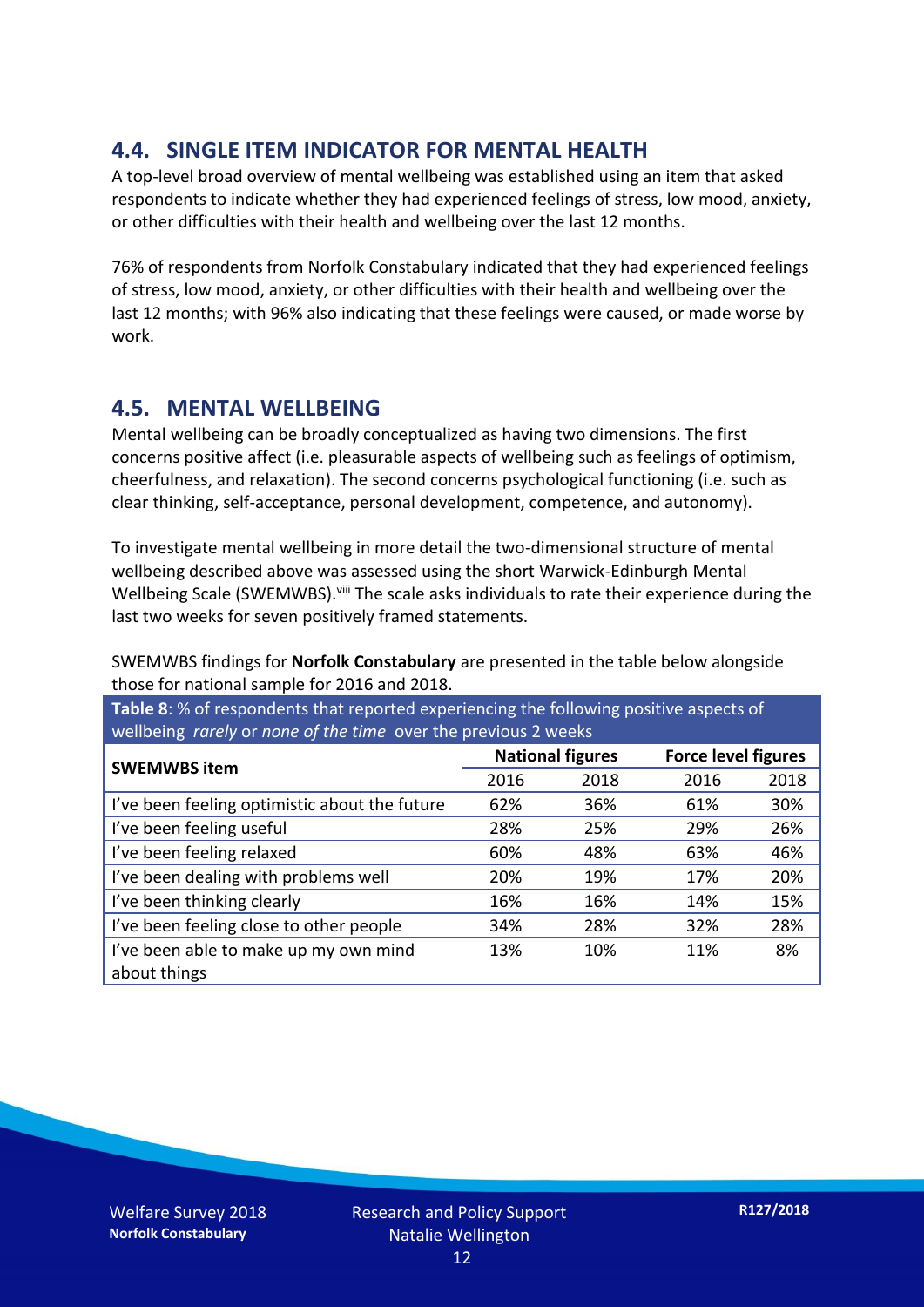#### **4.6. HELP SEEKING**

A question was applied to identify those who had ever **sought help** for feelings of stress, low mood, anxiety, or any other difficulties with mental health and wellbeing. Examples of sources of help were provided including GP, occupational health department, psychologist, therapist, and counsellor.

42% of responses from Norfolk Constabulary had previously sought help for feelings of stress, low mood, anxiety or other difficulties with their mental health and wellbeing, 53% of which had done so within the last 12 months.

Welfare Survey 2018 **Norfolk Constabulary**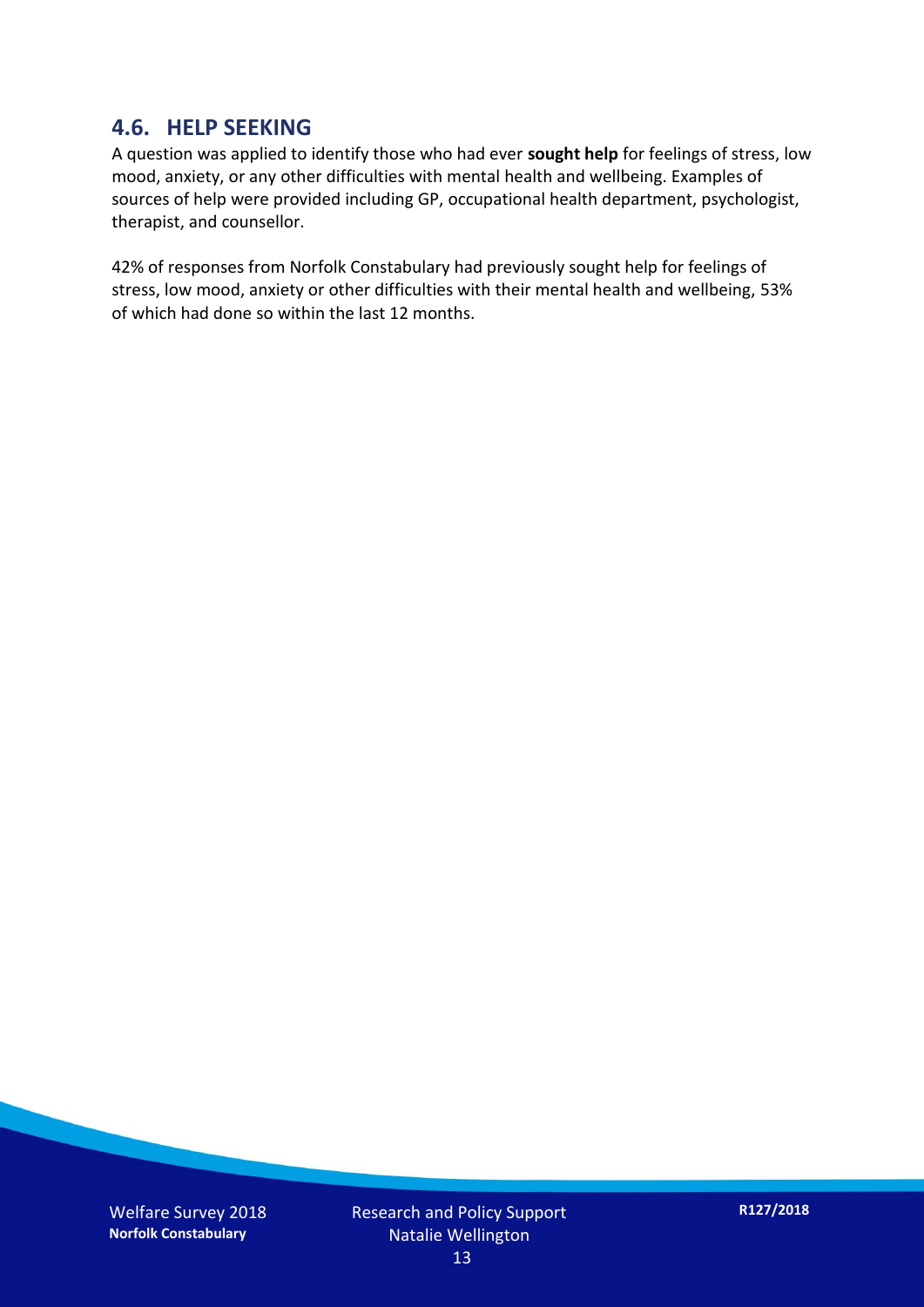### **5. ABSENCE BEHAVIOUR**

#### **5.1. ABSENCE**

60% of respondents from Norfolk Constabulary reported one or more days of sickness absence and 30% of respondents indicated that at least one day of their sickness absence was attributable to stress, depression, or anxiety.

The national proportion of respondents who had taken one or more days of sickness absence was 56% and 32% of respondents indicated that at least one day of their sickness absence was attributable to stress, depression, or anxiety.

#### **5.2. PRESENTEEISM AND LEAVEISM**

Presenteeism is the act of attending work while ill. This has been shown to be associated with subsequent health decline, particularly in relation to burnout,  $\alpha$  and can to lead to elevated absenteeism.<sup>x</sup> Moreover, evidence suggests that presenteeism can compound the effects of the initial illness and negatively influence job satisfaction, resulting in negative job attitudes and withdrawal from work.<sup>xi</sup>

Leaveism is a recently coined term to describe hidden sickness absence and work undertaken during rest periods, including using allocated time off such as annual leave entitlements to take time off when they are in fact unwell.

Findings for Norfolk Constabulary are presented in the graph below.





Welfare Survey 2018 **Norfolk Constabulary**

Research and Policy Support Natalie Wellington 14

**R127/2018**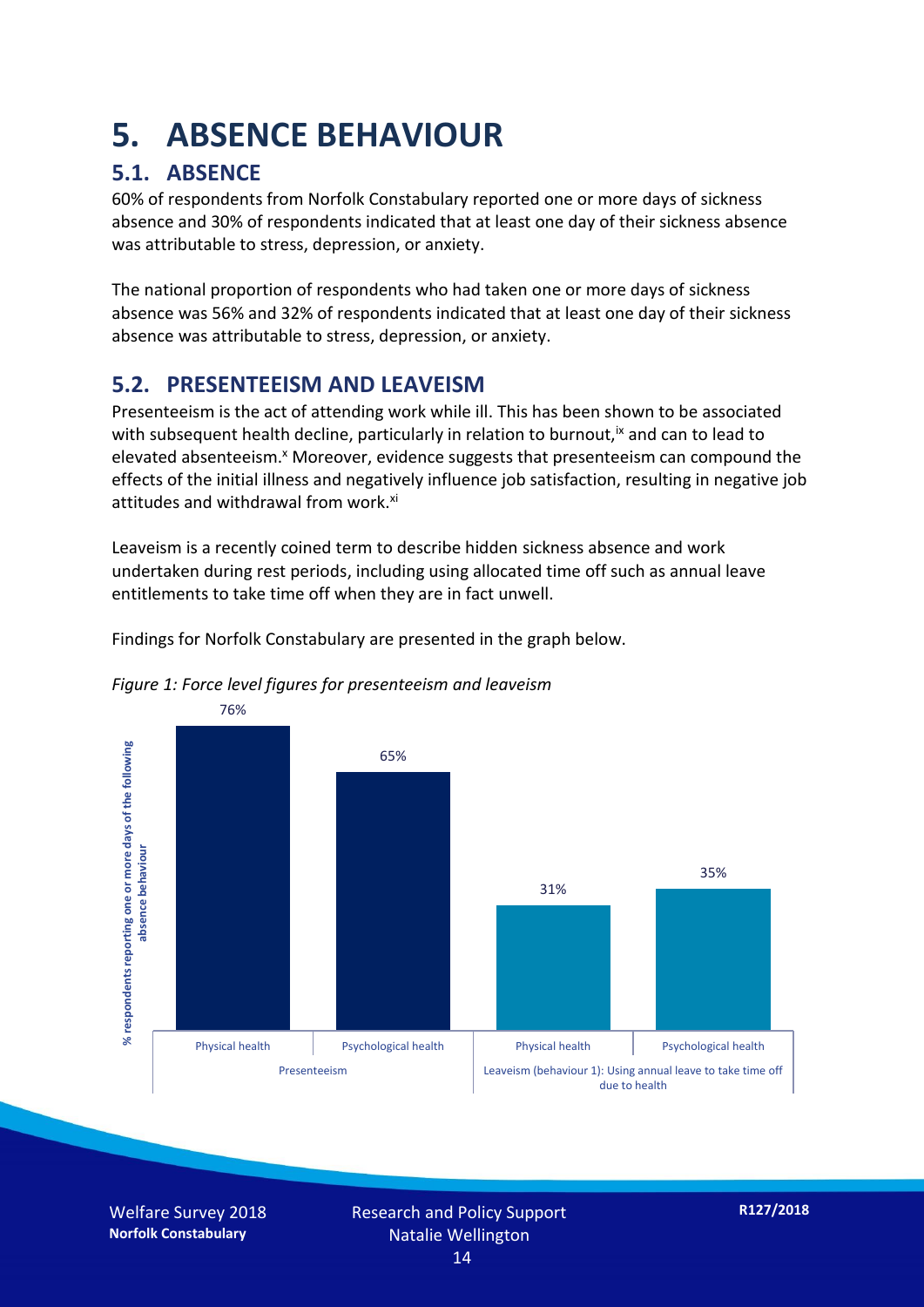### **6. Violence and physical injuries**

#### **6.1. VIOLENCE**

Verbal and physical violence was assessed using four questions regarding how often officers received verbal insults, verbal threats, unarmed physical attacks, and attacks with a weapon from members of the public over the previous 12 months. Findings are presented in the table below.

**Table 9:** Force level figures for frequency of verbal and physical violence from members of the public

| Type of violent victimisation                      | % of respondents indicating frequency<br>of experience as at least once a week |      |  |
|----------------------------------------------------|--------------------------------------------------------------------------------|------|--|
|                                                    | 2016                                                                           | 2018 |  |
| Verbal insults (e.g., swearing, shouting, abuse)   | 47%                                                                            | 41%  |  |
| Verbal threats (e.g., threat of hitting, threat of | 28%                                                                            | 19%  |  |
| kicking)                                           |                                                                                |      |  |
| *Spitting assaults (i.e. being deliberately spat   |                                                                                | 2%   |  |
| upon)                                              |                                                                                |      |  |
| Unarmed physical attacks (e.g., struggling to      | 14%                                                                            | 13%  |  |
| get free, wrestling, hitting, kicking)             |                                                                                |      |  |
| Use of a deadly weapon (e.g., stick, bottle, axe,  | 1%                                                                             | 1%   |  |
| firearm)                                           |                                                                                |      |  |

\*Spitting assaults data was only available from 2018.

#### **6.2. INJURIES**

18% of Norfolk Constabulary respondents reported that they had suffered one or more injuries that required medical attention as a result of work-related **violence** in the last year – losing more than 157 days in sickness absence.

This is *lower than* the proportion reporting one or more injuries as a result of work-related **violence** than reported in the 2016 iteration of this survey and *lower than* the proportion compared to this year's national results.

14% of Norfolk Constabulary respondents also reported that they had suffered one or more injuries that required medical attention as a result of work-related **accidents** in the last year – losing more than 104 days in sickness absence.

This is *lower than* the proportion reporting one or more injuries as a result of work-related **accidents** in the 2016 iteration of this survey and *lower than* the proportion compared to this year's national results.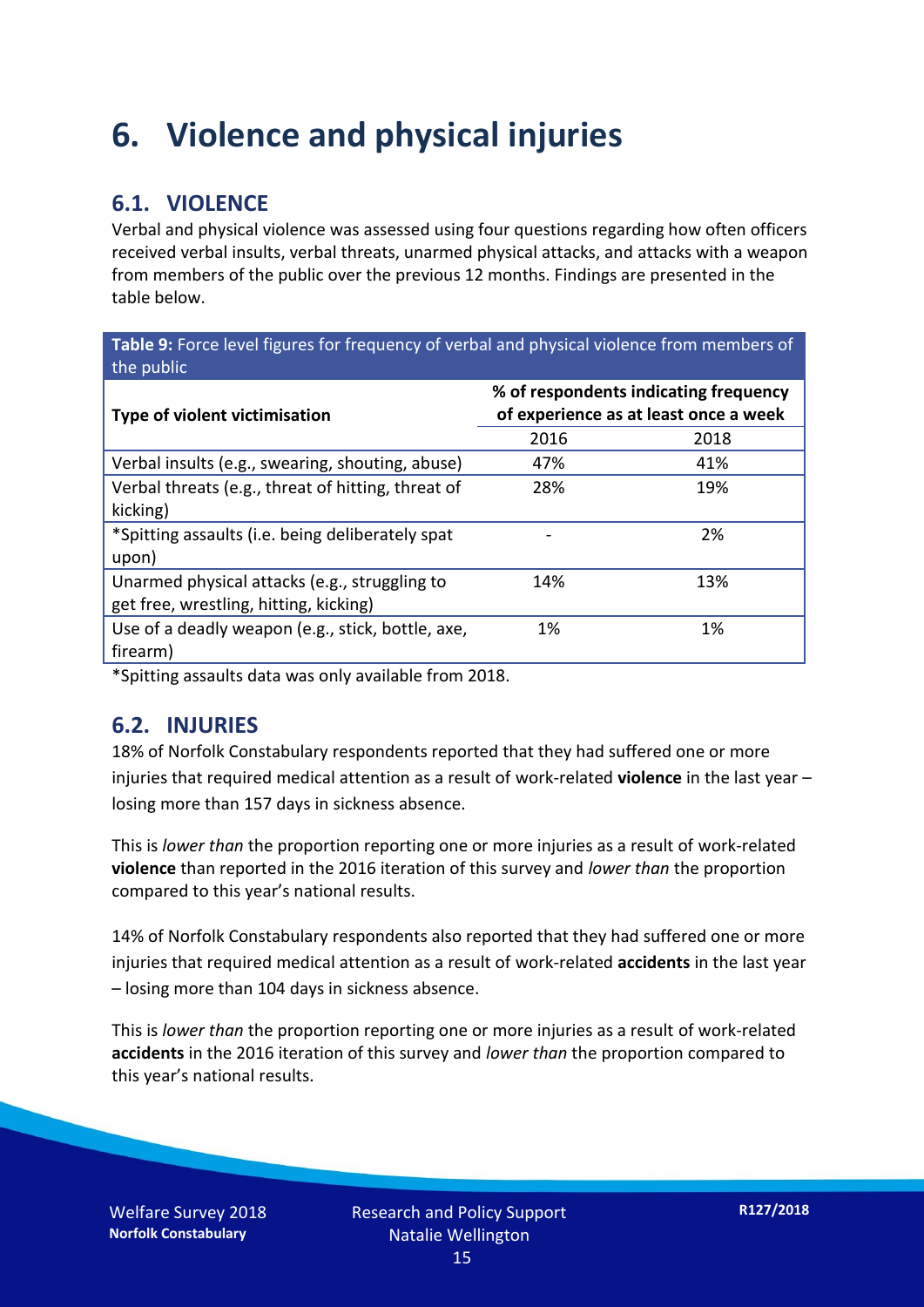## **7. ORGANISATIONAL SUPPORT: MENTAL HEALTH & WELLBEING**

Participants who indicated that they had sought help for difficulties with mental health and wellbeing were presented with additional questions concerning disclosure to a line manager.

#### **7.1. DISCLOSURE**

71% of respondents from Norfolk Constabulary, for whom it was applicable, reported that they had disclosed seeking mental health and wellbeing support to their line managers. This can be compared with 62% from the same survey in 2016.

#### **7.2. REASONS FOR NON-DISCLOSURE**

Respondents who did not disclose to their line managers that they had sought mental health and wellbeing support, were asked to indicate why. Findings are presented in the table below.

| Table 10: Reasons for non-disclosure                        |                     |                 |  |
|-------------------------------------------------------------|---------------------|-----------------|--|
|                                                             | % of total mentions |                 |  |
| Item                                                        | Force level         | <b>National</b> |  |
|                                                             | figures             | figures         |  |
| I was worried that my other colleagues would find out       | 7%                  | 10%             |  |
| I thought it would negatively affect my opportunities for   | 9%                  | 11%             |  |
| promotion and/or specialising                               |                     |                 |  |
| It wasn't affecting my work                                 | 6%                  | 7%              |  |
| I didn't want to be treated differently (in a negative way) | 12%                 | 13%             |  |
| I felt it was a personal matter                             | 19%                 | 20%             |  |
| I have had negative experiences of disclosing in the past   | 6%                  | 6%              |  |
| I thought it would have a negative impact on my career      | 13%                 | 10%             |  |
| There is a negative attitude in the police service towards  | 13%                 | 12%             |  |
| people who experience difficulties with their mental health |                     |                 |  |
| and wellbeing                                               |                     |                 |  |
| I did not think my line manager would treat me with         | 9%                  | 7%              |  |
| empathy                                                     |                     |                 |  |
| For reasons other than those listed above                   | 6%                  | 4%              |  |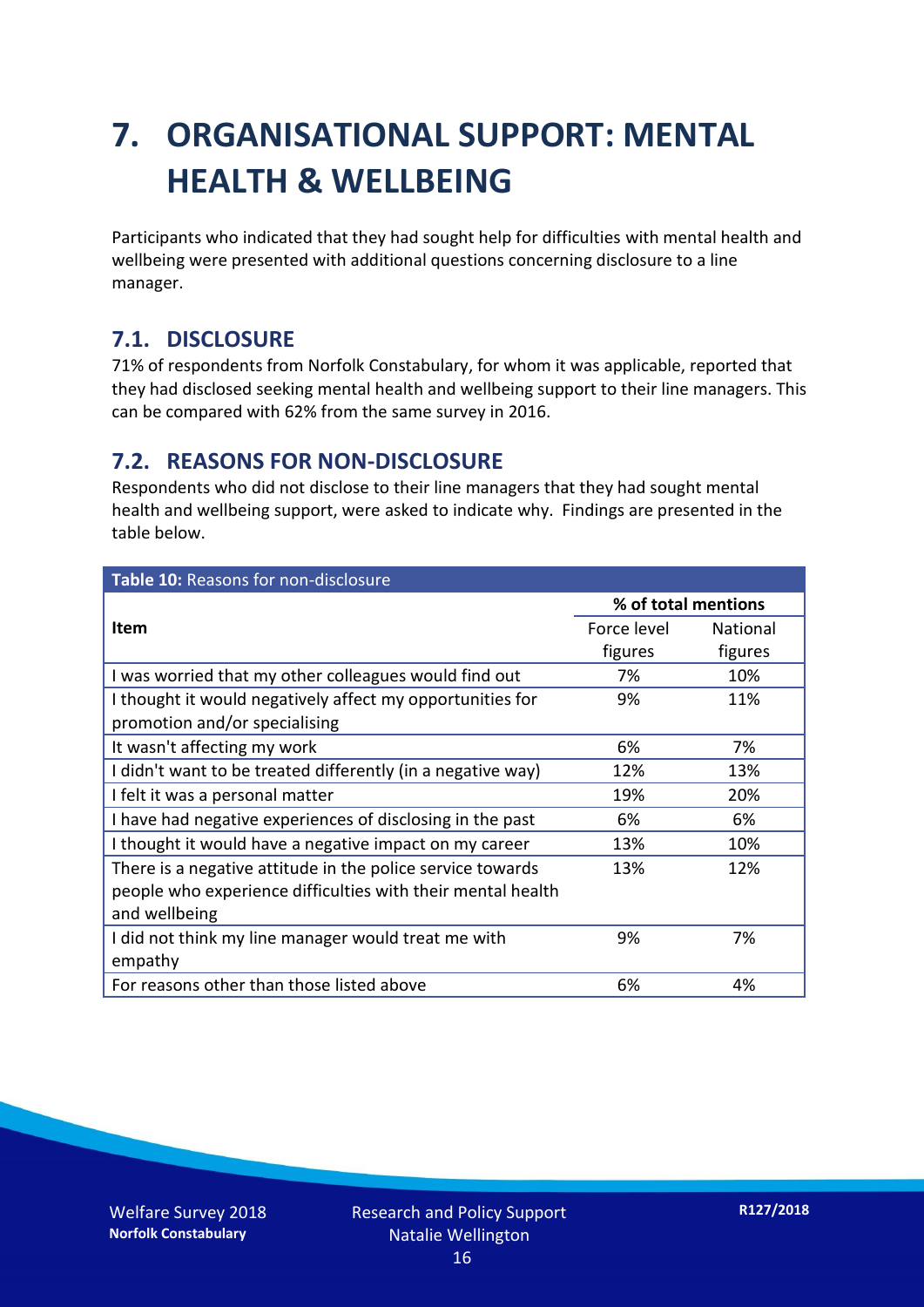#### **7.3. ATTITUDES TO MENTAL HEALTH AND WELLBEING**

All respondents were asked about the attitude of the police service towards mental health and wellbeing.

Respondents were provided with a list of statements, and asked to indicate the extent to which they agreed or disagreed with the statement.

The table below shows the percentage of respondents who agreed with three key statements about the police services attitudes towards mental health and wellbeing for both Norfolk Constabulary, and the police service as a whole.

| Table 11: Attitudes to mental health and wellbeing |                                                    |                         |  |
|----------------------------------------------------|----------------------------------------------------|-------------------------|--|
| <b>Statements</b>                                  | % of respondents that agreed with<br>the statement |                         |  |
|                                                    | Force level figures                                | <b>National figures</b> |  |
| The police service encourages staff to talk openly | 37%                                                | 45%                     |  |
| about mental health and wellbeing                  |                                                    |                         |  |
| Someone would be treated differently (in a         | 38%                                                | 37%                     |  |
| negative way) if they disclosed difficulties with  |                                                    |                         |  |
| their mental health and wellbeing                  |                                                    |                         |  |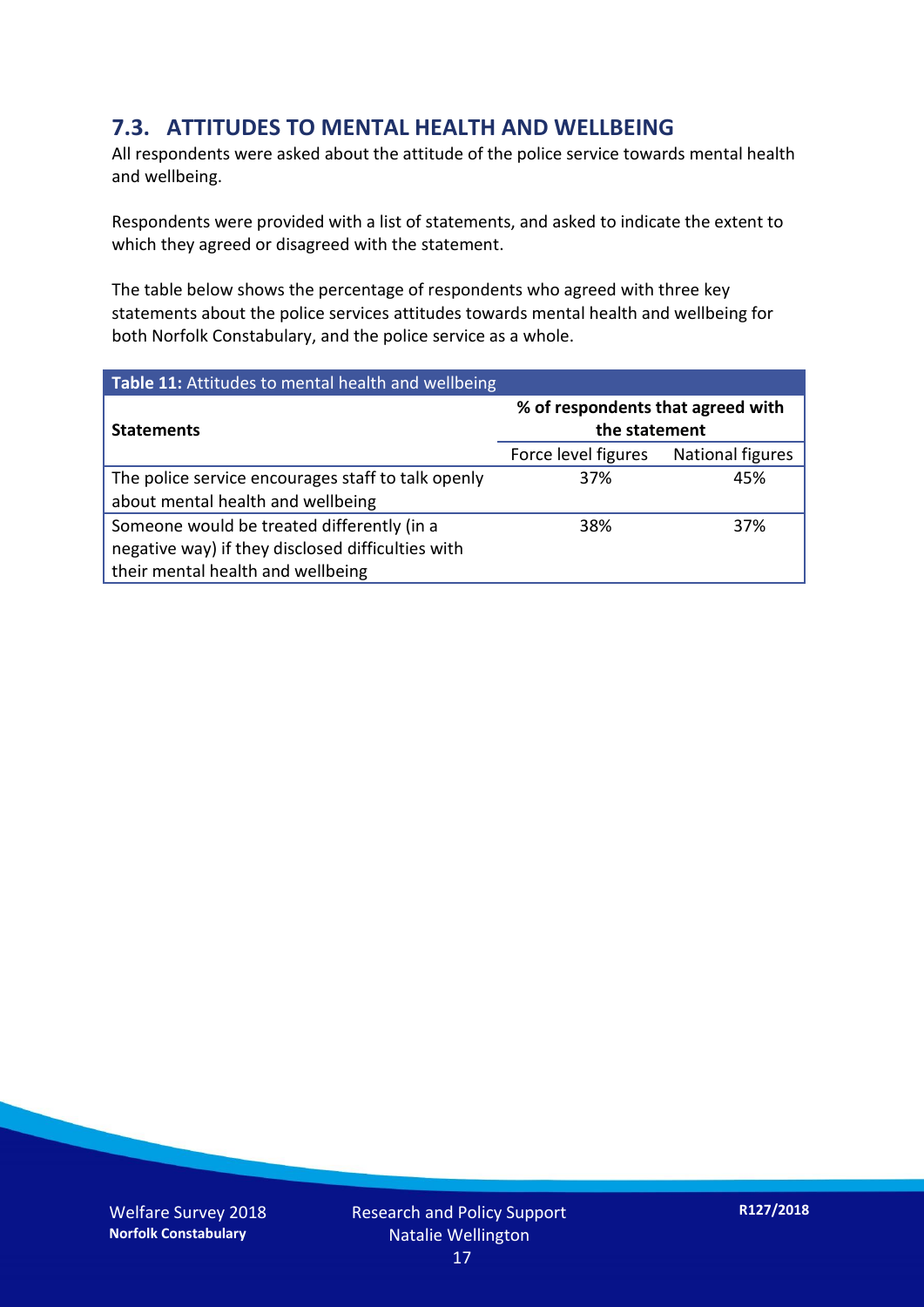### **8. Notes for JBBs**

Additional findings from the 2018 Demand, Capacity and Welfare survey are available on request from the Research and Policy department. Additional topics include, but are not limited to:

- Morale,
- Fatigue and sleep,
- Managerial mental health and wellbeing support,
- Organisational change, and
- Organisational justice.

The findings of the survey can also be broken down in more detail in terms of different demographic groups, such as rank, role or length of service. However please be aware that we can only go into a certain level of detail with this demographic data in order to preserve respondents' confidentiality.

JBBs wishing to obtain further information can contact [ResearchandDataCollection@polfed.org](mailto:ResearchandDataCollection@polfed.org) to discuss their requirements.

The Research and Policy Department only has one member of staff responsible for these data requests; please bear this in mind in terms of turnaround times and the amount of data you request when contacting the team.

All other interested parties should speak to their local JBB in the first instance.